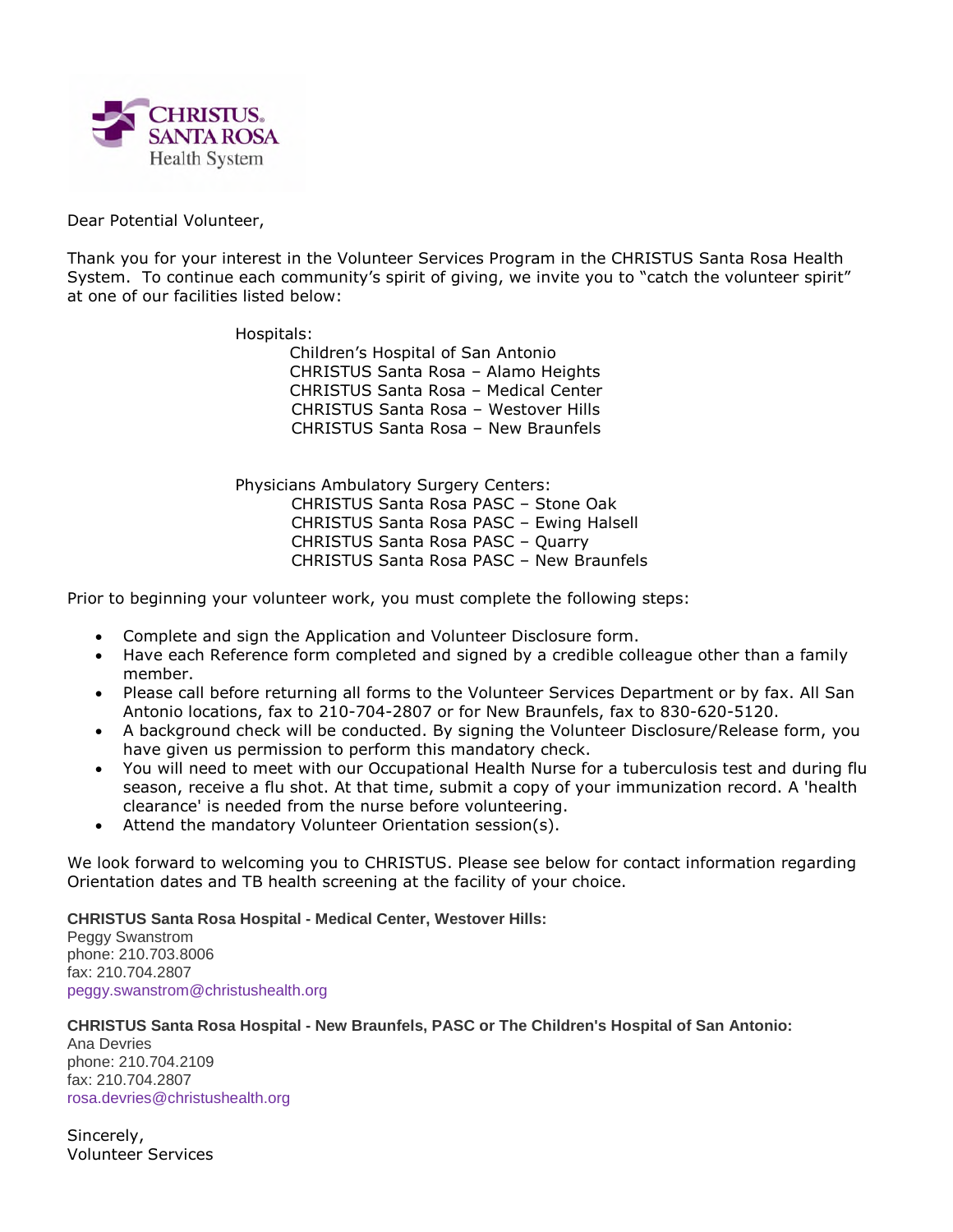

# **Adult Volunteer Application**

| Please circle location:                                               |                                     | Alamo Heights        |  | Children's Hospital of San Antonio                                         |
|-----------------------------------------------------------------------|-------------------------------------|----------------------|--|----------------------------------------------------------------------------|
|                                                                       | <b>Medical Center</b>               | <b>New Braunfels</b> |  | Westover Hills PASC (NB; SO; EH; Q)                                        |
|                                                                       |                                     |                      |  |                                                                            |
|                                                                       |                                     |                      |  |                                                                            |
|                                                                       | First                               | Middle               |  | Last                                                                       |
|                                                                       | <b>Street</b>                       | City                 |  | Zip<br>State                                                               |
|                                                                       |                                     |                      |  |                                                                            |
|                                                                       |                                     |                      |  |                                                                            |
|                                                                       |                                     |                      |  |                                                                            |
| Work Status:                                                          |                                     |                      |  | employed _______retired _______ homemaker ______ unemployed _______student |
|                                                                       |                                     |                      |  |                                                                            |
|                                                                       | In an emergency please notify:      |                      |  |                                                                            |
|                                                                       |                                     |                      |  |                                                                            |
|                                                                       |                                     |                      |  |                                                                            |
|                                                                       |                                     |                      |  | Home Phone: ( ) Work Phone: ( )                                            |
|                                                                       |                                     |                      |  |                                                                            |
|                                                                       |                                     |                      |  |                                                                            |
|                                                                       | How did you hear about our program? |                      |  |                                                                            |
| _____friend ________newspaper ________brochure ________bulletin board |                                     |                      |  |                                                                            |
|                                                                       |                                     |                      |  |                                                                            |
|                                                                       |                                     |                      |  |                                                                            |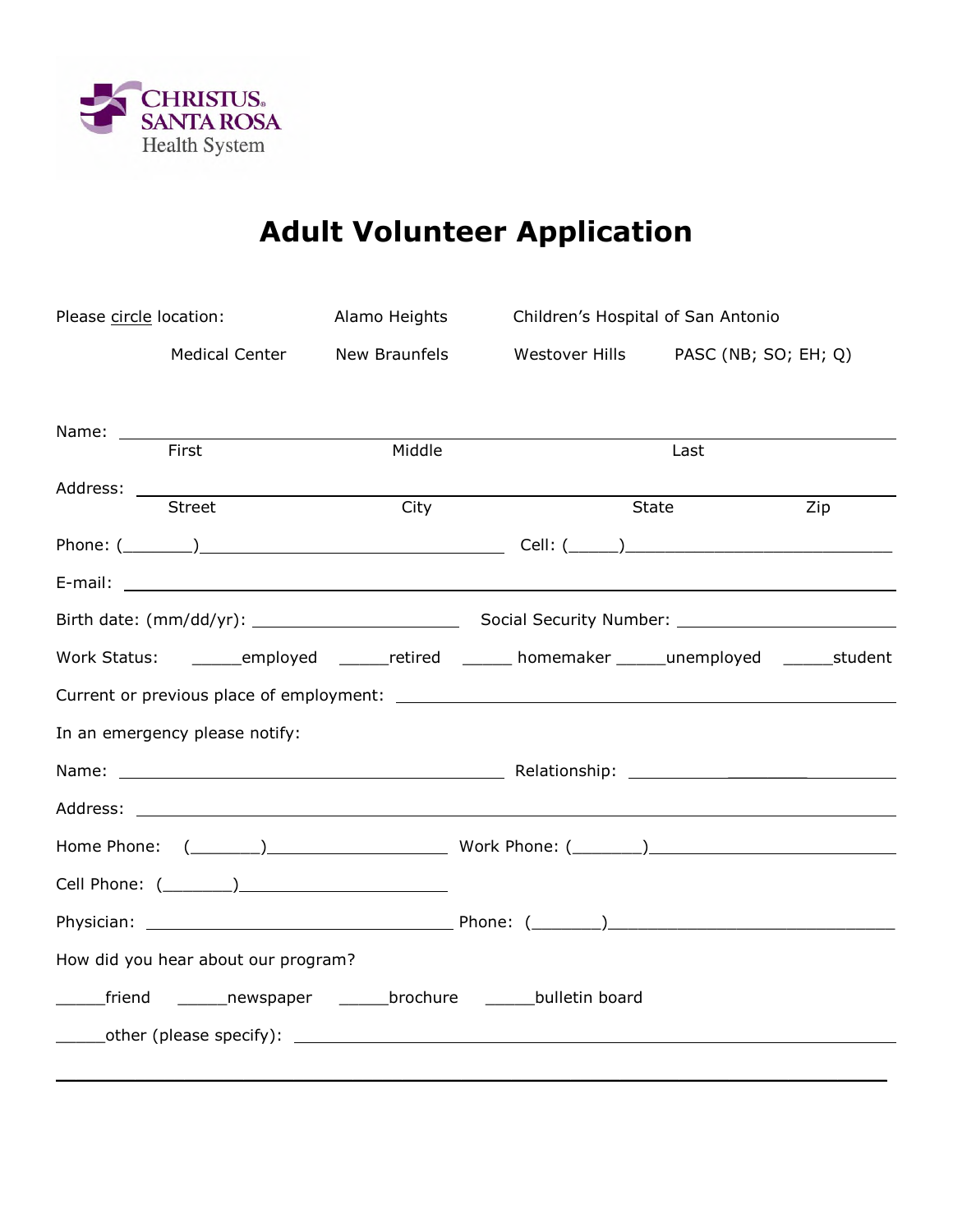| Work Experience:<br>Administrative<br>Marketing<br>Nursing<br>Finance/Bookkeeping                                                                                                                                 | Clerical<br>Retail/Merchandising<br>Teaching<br>Other: University of the Commission of the Commission of the Commission of the Commission of the Commission of | Computer<br><b>Public Relations</b><br>Arts/Crafts/Music |  |  |  |
|-------------------------------------------------------------------------------------------------------------------------------------------------------------------------------------------------------------------|----------------------------------------------------------------------------------------------------------------------------------------------------------------|----------------------------------------------------------|--|--|--|
| Information for service area placement:<br>Are you able to push a wheelchair?<br>Are you able to be on your feet for four hours?<br>Do you have a service area preference?<br>If yes, please provide information: | $\rule{1em}{0.15mm}$ yes<br>$\rule{1em}{0.15mm}$ yes<br>$\rule{1em}{0.15mm}$ yes                                                                               | $\rule{1em}{0.15mm}$ no<br><b>no</b><br><u>nomin</u>     |  |  |  |
| Have you ever committed, been convicted of, pled guilty to, or pled nolo contendo to a felony or<br>misdemeanor?<br>no no                                                                                         |                                                                                                                                                                |                                                          |  |  |  |
| Personal References: Please list two [2] references. DO NOT include relatives. Please see attached<br>personal reference sheets:                                                                                  |                                                                                                                                                                |                                                          |  |  |  |
|                                                                                                                                                                                                                   |                                                                                                                                                                |                                                          |  |  |  |
|                                                                                                                                                                                                                   |                                                                                                                                                                |                                                          |  |  |  |
| What do you hope to gain from your volunteer experience? ________________________                                                                                                                                 |                                                                                                                                                                |                                                          |  |  |  |
|                                                                                                                                                                                                                   |                                                                                                                                                                |                                                          |  |  |  |
|                                                                                                                                                                                                                   |                                                                                                                                                                |                                                          |  |  |  |
|                                                                                                                                                                                                                   |                                                                                                                                                                |                                                          |  |  |  |

The information provided in this application is true in all respects, without any willful omissions. I understand that if this application is false in any way I will be dismissed without notice regardless of when the false information is discovered.

As a CHRISTUS Santa Rosa Hospital Health System volunteer, I:

- agree to attend the volunteer orientation and train until I am competent to perform the required duties
- agree to comply with all the rules and regulations of the Hospital and the Volunteer Department
- understand that I may be dismissed from my duties for willful wrongdoing or negligence and/or performing duties outside of my service guidelines
- agree to call my department supervisor or volunteer coordinator as soon as possible when I have scheduling changes
- agree to commit to at least 100 volunteer hours per year from starting date
- agree to complete the tuberculosis screening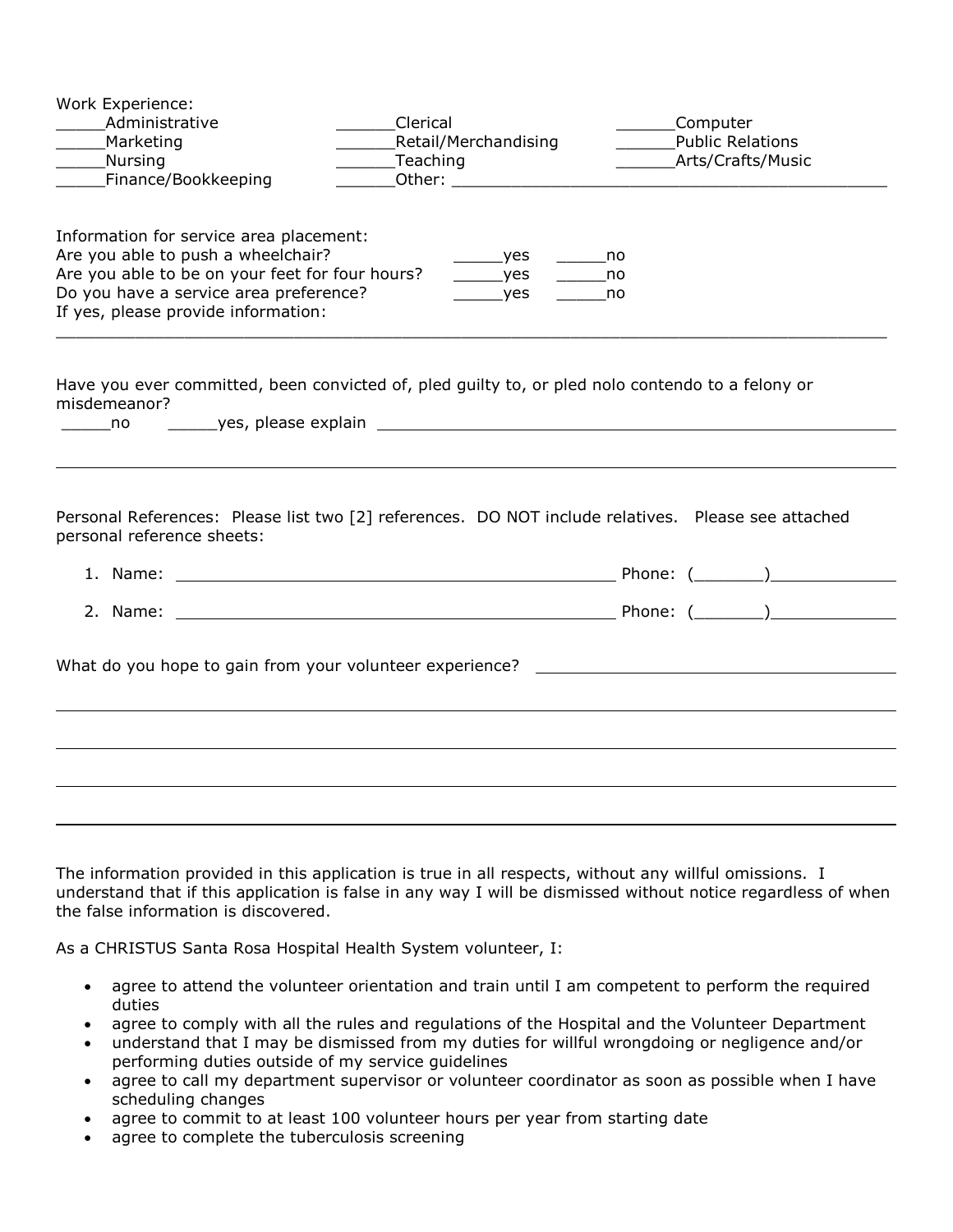# *Confidentiality:*

It is the belief of CHRISTUS Santa Rosa Health System that all medical, financial, and personal information pertaining to a patient is confidential and is protected from unauthorized viewing, discussion, and disclosure. Therefore volunteers may look at, use, or disclose patient information ONLY as it relates to the performance of their duties. Any unauthorized viewing, discussion, or disclosure will provide grounds for immediate dismissal. Whenever it is questionable as to what information is confidential, it is your responsibility to discuss the matter with your supervisor before any breach of confidentiality occurs.

I hereby acknowledge and understand that, as a CHRISTUS Santa Rosa Health System Volunteer, I am not an employee of CHRISTUS Santa Rosa Healthcare or entitled to any pay or benefits.

I acknowledge and have read the statements above and agree to abide by the expectations of the Department of Volunteer Services and CHRISTUS Santa Rosa Health System.

I certify that all information set forth in this application submitted to CHRISTUS Santa Rosa Health System Volunteer Department is true, correct, and complete.

| $\sim$<br><b>SI</b> G<br>.<br>טוי<br>۔۔ | $\overline{\phantom{a}}$<br>Duce. |  |  |
|-----------------------------------------|-----------------------------------|--|--|
|                                         |                                   |  |  |

To volunteer at CHRISTUS Santa Rosa – Alamo Heights The Children's Hospital of San Antonio PASC: Stone Oak; Ewing Halsell; Quarry Please return completed application to: *CHRISTUS Santa Rosa Healthcare Attn: Ana Devries, Manager Volunteer Services Department 333 N. Santa Rosa Street San Antonio, Texas 78207* rosa.devries@christushealth.org 210-704-2109

210-704-2807 Fax

To volunteer at CHRISTUS Santa Rosa Hospital - New Braunfels PASC: New Braunfels Please return completed application to: *CHRISTUS Santa Rosa Hospital – New Braunfels Attn: Ana Devries Volunteer Services Department 600 N. Union Avenue New Braunfels, Texas 78130* rosa.devries@christushealth.org 830-620-5603 830-620-5120 Fax

To volunteer at CHRISTUS Santa Rosa Medical Center Westover Hills Please return completed application to: *CHRISTUS Santa Rosa Hospital-Westover Hills Attn: Peggy Swanstrom Volunteer Services Department 11212 State Hwy. 151 San Antonio, Texas 78251* peggy.swanstrom@christushealth.org 210-703-8006 210-704-2807 Fax

Thank you for your interest in becoming a CHRISTUS Santa Rosa Health System Volunteer. Upon receipt of your application, our office staff will contact you to schedule a personal interview. We look forward to meeting you in the near future.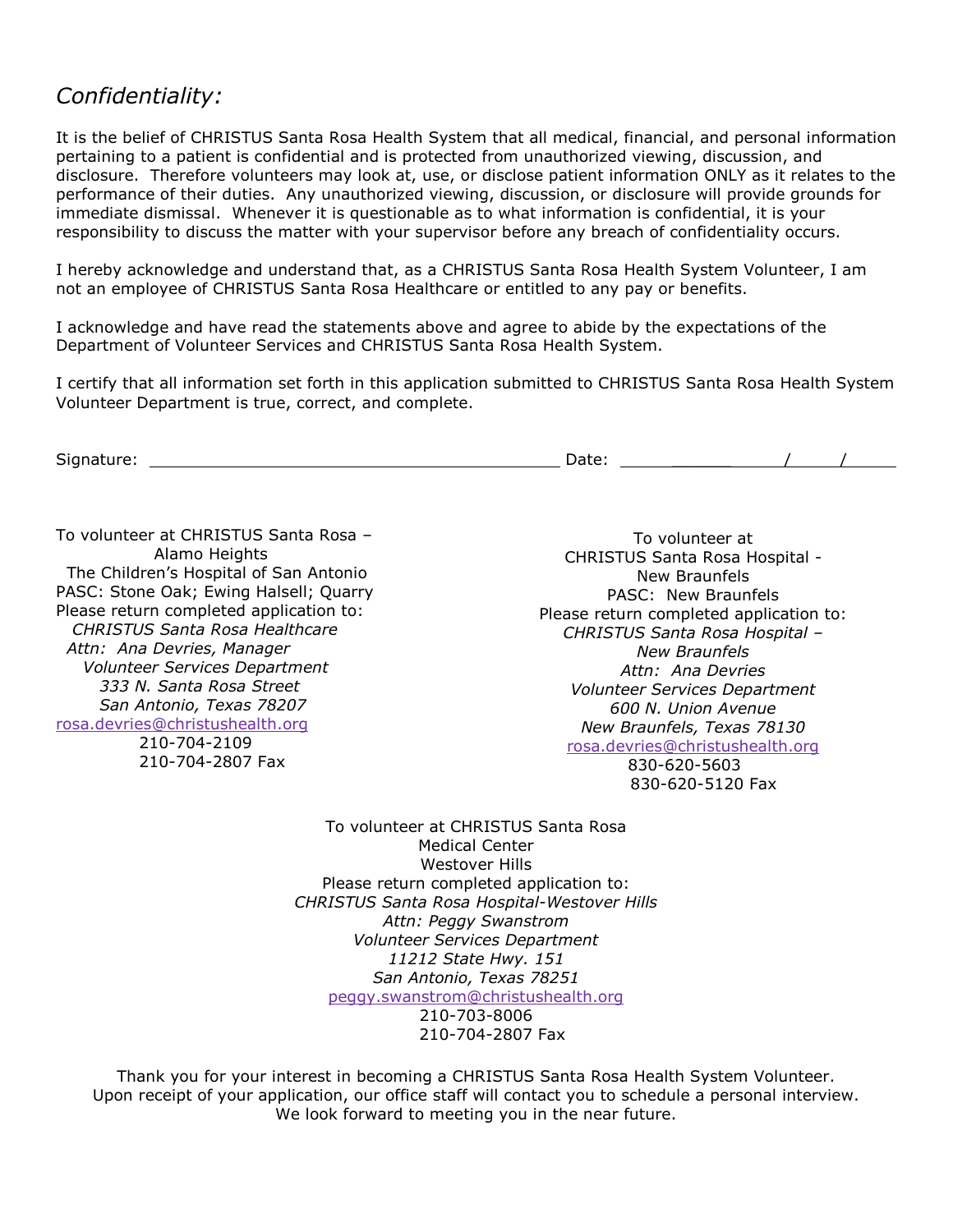

Name of Volunteer Applicant:

## **Reference No. 1**

Name of Reference: \_\_\_\_\_\_\_\_\_\_\_\_\_\_\_\_\_\_\_\_\_\_\_\_\_\_\_\_\_\_\_\_\_\_\_\_\_\_\_\_\_\_\_\_\_\_\_\_\_\_\_\_\_\_\_\_

What is the best way to reach you should Volunteer Services have questions?

How long have you known this applicant? \_\_\_\_\_\_\_\_\_\_\_\_\_\_\_\_\_\_\_\_\_\_\_\_\_\_\_\_\_\_\_\_\_\_\_\_\_\_\_\_

 $\_$  ,  $\_$  ,  $\_$  ,  $\_$  ,  $\_$  ,  $\_$  ,  $\_$  ,  $\_$  ,  $\_$  ,  $\_$  ,  $\_$  ,  $\_$  ,  $\_$  ,  $\_$  ,  $\_$  ,  $\_$  ,  $\_$  ,  $\_$  ,  $\_$  ,  $\_$  ,  $\_$  ,  $\_$  ,  $\_$  ,  $\_$  ,  $\_$  ,  $\_$  ,  $\_$  ,  $\_$  ,  $\_$  ,  $\_$  ,  $\_$  ,  $\_$  ,  $\_$  ,  $\_$  ,  $\_$  ,  $\_$  ,  $\_$  ,

 $\_$  ,  $\_$  ,  $\_$  ,  $\_$  ,  $\_$  ,  $\_$  ,  $\_$  ,  $\_$  ,  $\_$  ,  $\_$  ,  $\_$  ,  $\_$  ,  $\_$  ,  $\_$  ,  $\_$  ,  $\_$  ,  $\_$  ,  $\_$  ,  $\_$  ,  $\_$  ,  $\_$  ,  $\_$  ,  $\_$  ,  $\_$  ,  $\_$  ,  $\_$  ,  $\_$  ,  $\_$  ,  $\_$  ,  $\_$  ,  $\_$  ,  $\_$  ,  $\_$  ,  $\_$  ,  $\_$  ,  $\_$  ,  $\_$  ,

 $\_$  ,  $\_$  ,  $\_$  ,  $\_$  ,  $\_$  ,  $\_$  ,  $\_$  ,  $\_$  ,  $\_$  ,  $\_$  ,  $\_$  ,  $\_$  ,  $\_$  ,  $\_$  ,  $\_$  ,  $\_$  ,  $\_$  ,  $\_$  ,  $\_$  ,  $\_$  ,  $\_$  ,  $\_$  ,  $\_$  ,  $\_$  ,  $\_$  ,  $\_$  ,  $\_$  ,  $\_$  ,  $\_$  ,  $\_$  ,  $\_$  ,  $\_$  ,  $\_$  ,  $\_$  ,  $\_$  ,  $\_$  ,  $\_$  ,

In what capacity have you known this applicant? \_\_\_\_\_\_\_\_\_\_\_\_\_\_\_\_\_\_\_\_\_\_\_\_\_\_\_\_\_\_\_\_\_

| I am not a relative of this applicant. | True | False |
|----------------------------------------|------|-------|
|----------------------------------------|------|-------|

What do you believe to be his/her greatest strengths? \_\_\_\_\_\_\_\_\_\_\_\_\_\_\_\_\_\_\_\_\_\_\_\_\_\_

Are you aware of any weaknesses in this applicant? \_\_\_\_\_\_\_\_\_\_\_\_\_\_\_\_\_\_\_\_\_\_\_\_\_\_\_\_\_

Please tell us about this person's work ethic. \_\_\_\_\_\_\_\_\_\_\_\_\_\_\_\_\_\_\_\_\_\_\_\_\_\_\_\_\_\_\_\_\_\_\_\_\_

Please add any additional comments that you would like to make on behalf of this applicant.

 $\_$  ,  $\_$  ,  $\_$  ,  $\_$  ,  $\_$  ,  $\_$  ,  $\_$  ,  $\_$  ,  $\_$  ,  $\_$  ,  $\_$  ,  $\_$  ,  $\_$  ,  $\_$  ,  $\_$  ,  $\_$  ,  $\_$  ,  $\_$  ,  $\_$  ,  $\_$  ,  $\_$  ,  $\_$  ,  $\_$  ,  $\_$  ,  $\_$  ,  $\_$  ,  $\_$  ,  $\_$  ,  $\_$  ,  $\_$  ,  $\_$  ,  $\_$  ,  $\_$  ,  $\_$  ,  $\_$  ,  $\_$  ,  $\_$  ,

 $\_$  ,  $\_$  ,  $\_$  ,  $\_$  ,  $\_$  ,  $\_$  ,  $\_$  ,  $\_$  ,  $\_$  ,  $\_$  ,  $\_$  ,  $\_$  ,  $\_$  ,  $\_$  ,  $\_$  ,  $\_$  ,  $\_$  ,  $\_$  ,  $\_$  ,  $\_$  ,  $\_$  ,  $\_$  ,  $\_$  ,  $\_$  ,  $\_$  ,  $\_$  ,  $\_$  ,  $\_$  ,  $\_$  ,  $\_$  ,  $\_$  ,  $\_$  ,  $\_$  ,  $\_$  ,  $\_$  ,  $\_$  ,  $\_$  ,

 $\_$  ,  $\_$  ,  $\_$  ,  $\_$  ,  $\_$  ,  $\_$  ,  $\_$  ,  $\_$  ,  $\_$  ,  $\_$  ,  $\_$  ,  $\_$  ,  $\_$  ,  $\_$  ,  $\_$  ,  $\_$  ,  $\_$  ,  $\_$  ,  $\_$ 

 $\_$  ,  $\_$  ,  $\_$  ,  $\_$  ,  $\_$  ,  $\_$  ,  $\_$  ,  $\_$  ,  $\_$  ,  $\_$  ,  $\_$  ,  $\_$  ,  $\_$  ,  $\_$  ,  $\_$  ,  $\_$  ,  $\_$  ,  $\_$  ,  $\_$  ,  $\_$  ,  $\_$  ,  $\_$  ,  $\_$  ,  $\_$  ,  $\_$  ,  $\_$  ,  $\_$  ,  $\_$  ,  $\_$  ,  $\_$  ,  $\_$  ,  $\_$  ,  $\_$  ,  $\_$  ,  $\_$  ,  $\_$  ,  $\_$  ,

Signature of Reference **Date** Date

Thank you for taking the time to recommend this applicant to the CHRISTUS Santa Rosa Volunteer Services Department.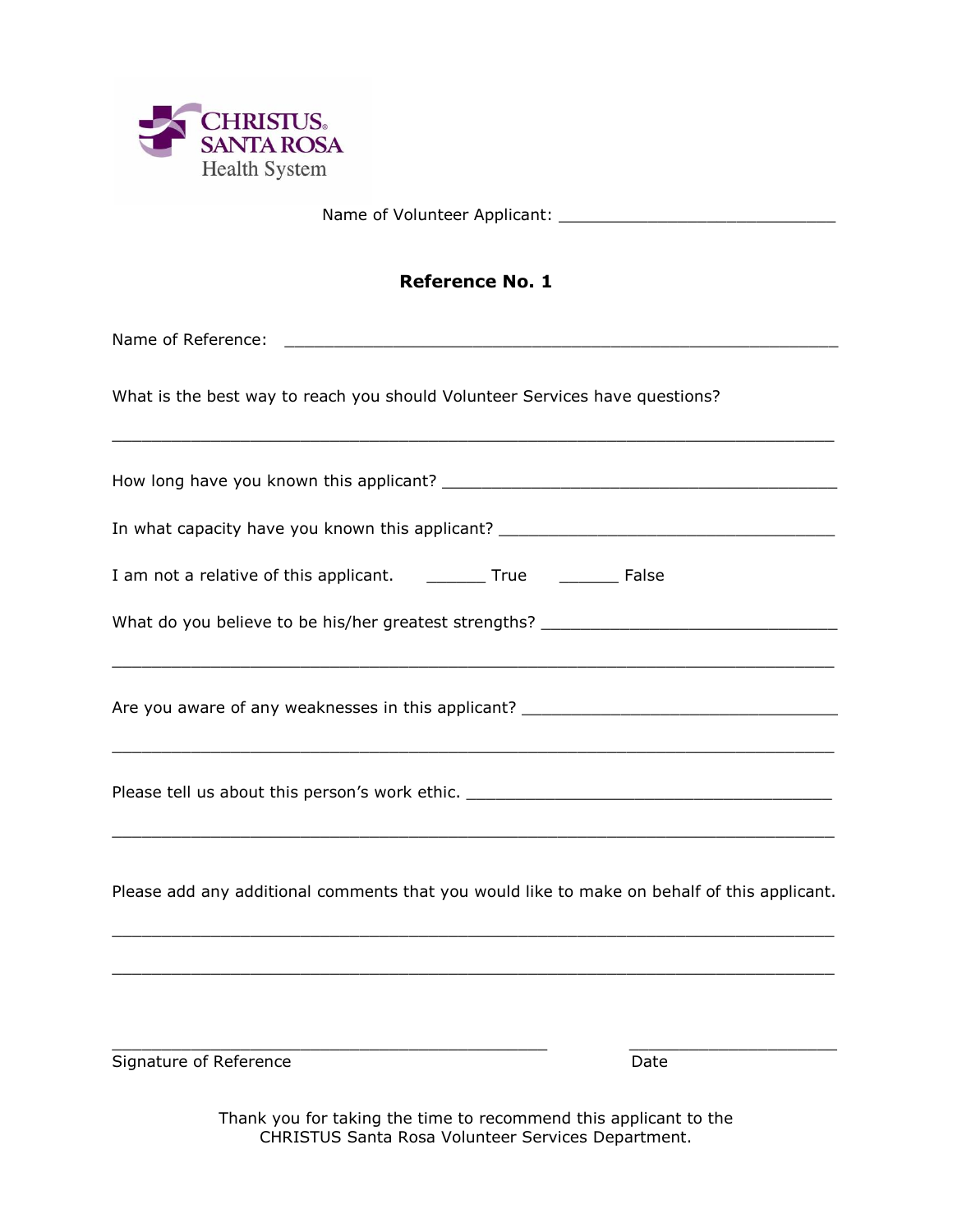

Name of Volunteer Applicant:

## **Reference No. 2**

Name of Reference: \_\_\_\_\_\_\_\_\_\_\_\_\_\_\_\_\_\_\_\_\_\_\_\_\_\_\_\_\_\_\_\_\_\_\_\_\_\_\_\_\_\_\_\_\_\_\_\_\_\_\_\_\_\_\_\_

What is the best way to reach you should Volunteer Services have questions?

How long have you known this applicant? \_\_\_\_\_\_\_\_\_\_\_\_\_\_\_\_\_\_\_\_\_\_\_\_\_\_\_\_\_\_\_\_\_\_\_\_\_\_\_\_

 $\_$  ,  $\_$  ,  $\_$  ,  $\_$  ,  $\_$  ,  $\_$  ,  $\_$  ,  $\_$  ,  $\_$  ,  $\_$  ,  $\_$  ,  $\_$  ,  $\_$  ,  $\_$  ,  $\_$  ,  $\_$  ,  $\_$  ,  $\_$  ,  $\_$  ,  $\_$  ,  $\_$  ,  $\_$  ,  $\_$  ,  $\_$  ,  $\_$  ,  $\_$  ,  $\_$  ,  $\_$  ,  $\_$  ,  $\_$  ,  $\_$  ,  $\_$  ,  $\_$  ,  $\_$  ,  $\_$  ,  $\_$  ,  $\_$  ,

 $\_$  ,  $\_$  ,  $\_$  ,  $\_$  ,  $\_$  ,  $\_$  ,  $\_$  ,  $\_$  ,  $\_$  ,  $\_$  ,  $\_$  ,  $\_$  ,  $\_$  ,  $\_$  ,  $\_$  ,  $\_$  ,  $\_$  ,  $\_$  ,  $\_$  ,  $\_$  ,  $\_$  ,  $\_$  ,  $\_$  ,  $\_$  ,  $\_$  ,  $\_$  ,  $\_$  ,  $\_$  ,  $\_$  ,  $\_$  ,  $\_$  ,  $\_$  ,  $\_$  ,  $\_$  ,  $\_$  ,  $\_$  ,  $\_$  ,

 $\_$  ,  $\_$  ,  $\_$  ,  $\_$  ,  $\_$  ,  $\_$  ,  $\_$  ,  $\_$  ,  $\_$  ,  $\_$  ,  $\_$  ,  $\_$  ,  $\_$  ,  $\_$  ,  $\_$  ,  $\_$  ,  $\_$  ,  $\_$  ,  $\_$  ,  $\_$  ,  $\_$  ,  $\_$  ,  $\_$  ,  $\_$  ,  $\_$  ,  $\_$  ,  $\_$  ,  $\_$  ,  $\_$  ,  $\_$  ,  $\_$  ,  $\_$  ,  $\_$  ,  $\_$  ,  $\_$  ,  $\_$  ,  $\_$  ,

In what capacity have you known this applicant? \_\_\_\_\_\_\_\_\_\_\_\_\_\_\_\_\_\_\_\_\_\_\_\_\_\_\_\_\_\_\_\_\_

| I am not a relative of this applicant. | True | False |
|----------------------------------------|------|-------|
|----------------------------------------|------|-------|

What do you believe to be his/her greatest strengths? \_\_\_\_\_\_\_\_\_\_\_\_\_\_\_\_\_\_\_\_\_\_\_\_\_\_

Are you aware of any weaknesses in this applicant? \_\_\_\_\_\_\_\_\_\_\_\_\_\_\_\_\_\_\_\_\_\_\_\_\_\_\_\_\_

Please tell us about this person's work ethic. \_\_\_\_\_\_\_\_\_\_\_\_\_\_\_\_\_\_\_\_\_\_\_\_\_\_\_\_\_\_\_\_\_\_\_\_\_

Please add any additional comments that you would like to make on behalf of this applicant.

 $\_$  ,  $\_$  ,  $\_$  ,  $\_$  ,  $\_$  ,  $\_$  ,  $\_$  ,  $\_$  ,  $\_$  ,  $\_$  ,  $\_$  ,  $\_$  ,  $\_$  ,  $\_$  ,  $\_$  ,  $\_$  ,  $\_$  ,  $\_$  ,  $\_$  ,  $\_$  ,  $\_$  ,  $\_$  ,  $\_$  ,  $\_$  ,  $\_$  ,  $\_$  ,  $\_$  ,  $\_$  ,  $\_$  ,  $\_$  ,  $\_$  ,  $\_$  ,  $\_$  ,  $\_$  ,  $\_$  ,  $\_$  ,  $\_$  ,

 $\_$  ,  $\_$  ,  $\_$  ,  $\_$  ,  $\_$  ,  $\_$  ,  $\_$  ,  $\_$  ,  $\_$  ,  $\_$  ,  $\_$  ,  $\_$  ,  $\_$  ,  $\_$  ,  $\_$  ,  $\_$  ,  $\_$  ,  $\_$  ,  $\_$  ,  $\_$  ,  $\_$  ,  $\_$  ,  $\_$  ,  $\_$  ,  $\_$  ,  $\_$  ,  $\_$  ,  $\_$  ,  $\_$  ,  $\_$  ,  $\_$  ,  $\_$  ,  $\_$  ,  $\_$  ,  $\_$  ,  $\_$  ,  $\_$  ,

 $\_$  ,  $\_$  ,  $\_$  ,  $\_$  ,  $\_$  ,  $\_$  ,  $\_$  ,  $\_$  ,  $\_$  ,  $\_$  ,  $\_$  ,  $\_$  ,  $\_$  ,  $\_$  ,  $\_$  ,  $\_$  ,  $\_$  ,  $\_$  ,  $\_$ 

 $\_$  ,  $\_$  ,  $\_$  ,  $\_$  ,  $\_$  ,  $\_$  ,  $\_$  ,  $\_$  ,  $\_$  ,  $\_$  ,  $\_$  ,  $\_$  ,  $\_$  ,  $\_$  ,  $\_$  ,  $\_$  ,  $\_$  ,  $\_$  ,  $\_$  ,  $\_$  ,  $\_$  ,  $\_$  ,  $\_$  ,  $\_$  ,  $\_$  ,  $\_$  ,  $\_$  ,  $\_$  ,  $\_$  ,  $\_$  ,  $\_$  ,  $\_$  ,  $\_$  ,  $\_$  ,  $\_$  ,  $\_$  ,  $\_$  ,

Signature of Reference **Date** Date

Thank you for taking the time to recommend this applicant to the CHRISTUS Santa Rosa Volunteer Services Department.